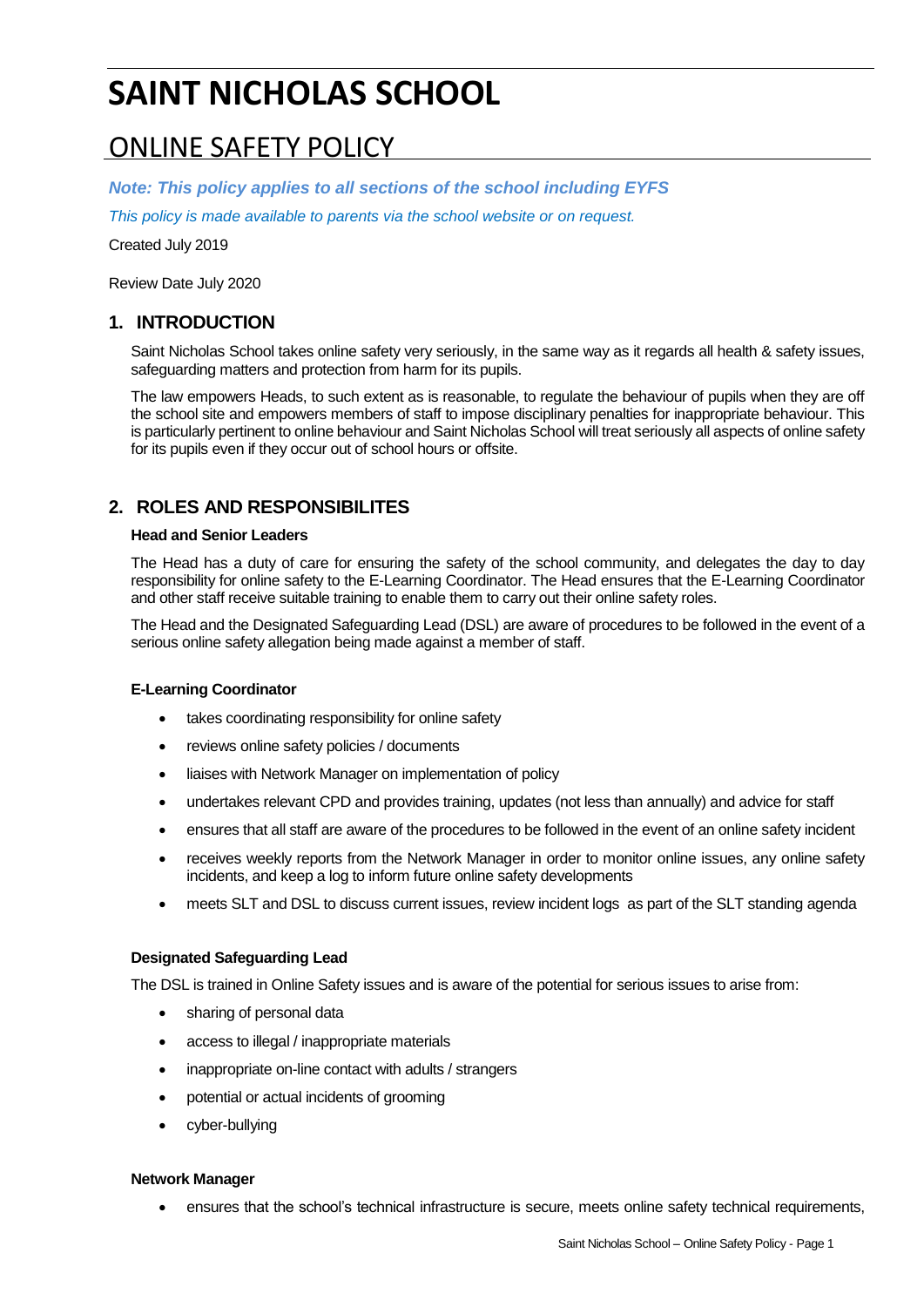and is not open to misuse or malicious attack

- ensures networks and devices are protected by, inter alia, properly enforced password protection
- keeps up to date with online safety technical information and informs and updates others as relevant
- ensures internet access is filtered for all users and that illegal content is filtered by employing the internet watch foundation caic list.
- the school has enhanced differentiated user-level filtering allowing different filtering levels for different groups of users and the network manager monitors use of and activity on online systems and reports findings weekly to the e-learning coordinator

#### **All Staff**

Children and young people need the help and support of the school to recognise and avoid online safety risks and build their resilience.

Online safety is a focus in all areas of the curriculum and staff reinforce online safety messages across the curriculum, as follows:

- A planned online safety curriculum (covering, inter alia, staying safe, cyberbullying, radicalisation risks and prevention, and identity protection) is included within Computing / PSHE / Pathways Programme and other lessons
- Key online safety messages are reinforced in assemblies and tutorial / pastoral activities
- Pupils are taught in all lessons to be critically aware of the materials / content they access on-line and are guided to validate the accuracy of information, acknowledge the source of information used and to respect copyright
- Pupils are supported in building resilience to radicalisation as Saint Nicholas School is a safe environment for debating controversial issues and pupils learn how they can influence and participate in decisionmaking.
- Where pupils are allowed to search the internet freely, staff are vigilant in monitoring the content of the websites visited
- It is accepted that from time to time, for good educational reasons, students may need to research topics (e.g. racism, drugs, discrimination) that would normally result in internet searches being blocked. In such a situation, staff can request that those sites are temporarily remove from the filtered list for the period of study. Any such instance will be recorded by the Network Manager.

All staff therefore:

- recognise their responsibility for keeping children safe online as elsewhere and follow established protocols for recording and reporting any concern
- recognise their responsibility to monitor pupils' use of online technology, guide and train them in the safe use of technology and online behaviour, and how to protect themselves in an online context
- recognise that good practice in all online communication helps improve safety and so all digital communications with pupils and parents must be on a professional level and only carried out using official school systems
- also recognise that their online behaviour both in and out of school reflects on their professional status and on the reputation of the school. Staff appreciate that care must be taken to avoid inappropriate online activity that would bring them or the school into disrepute. See sections 5 and 6 of this policy for examples and elaboration.

Additionally, it is recognised that all staff need to be vigilant about all aspects of pupils' use of technologies. The opportunities for cyberbullying and the ways in which online bullying can be part of wider bullying behaviour are well known and Saint Nicholas School considers online safety to be part of both its safeguarding and anti-bullying responsibilities. There is a proactive approach to checking hardware and software, and careful monitoring of online activity, but the ongoing awareness of adults who are observant about pupil behaviour and take an interest in what pupils are doing at all times is as important a safeguard in online activity as it is in all mother respects.

#### **Pupils**

The pupils at Saint Nicholas School are noted for their responsibility, not only in taking care of themselves but in the concern they have for others. In an online setting they: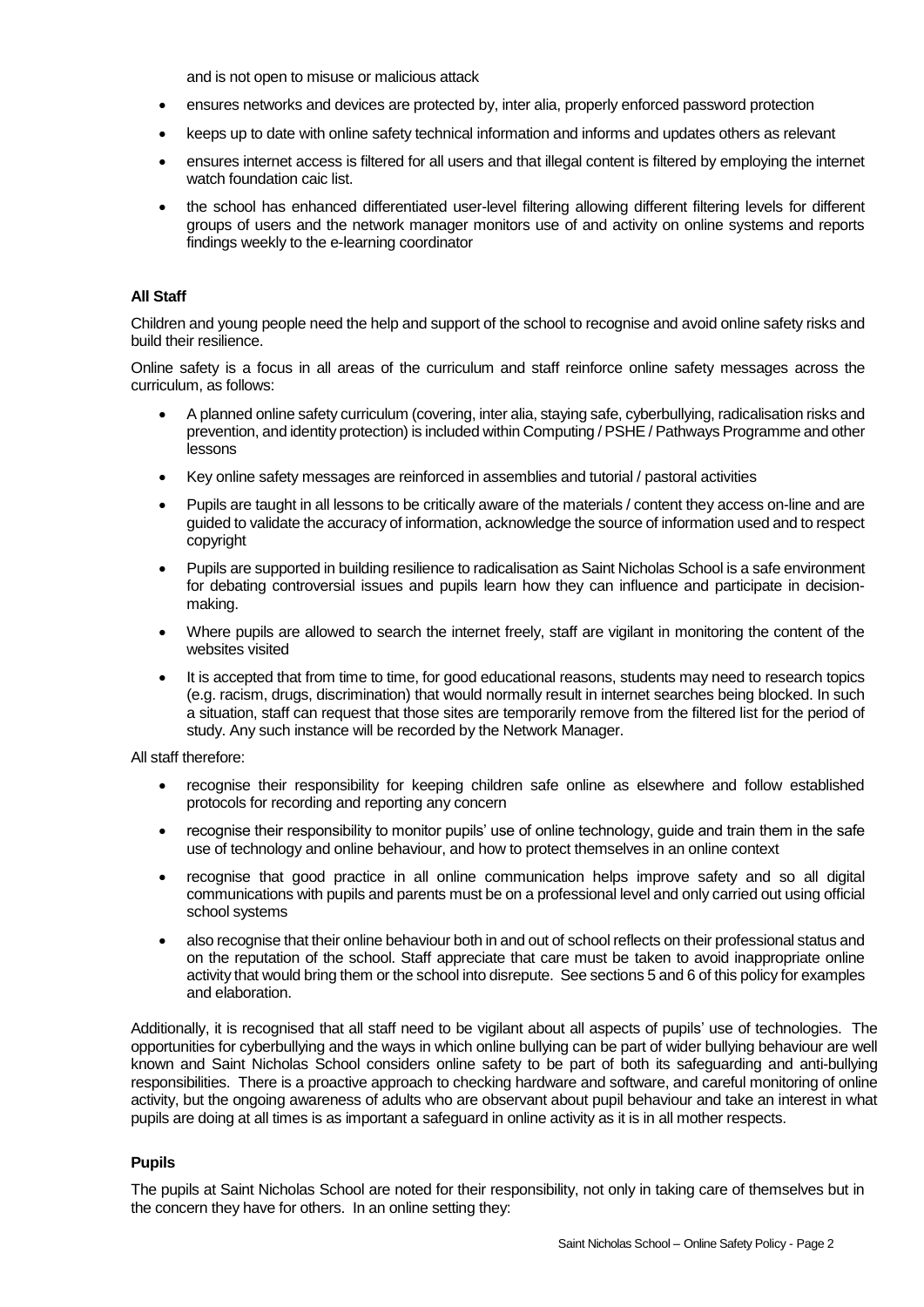- understand the importance of reporting abuse, misuse or access to inappropriate materials and know how to do so
- know and understand policies on the use of mobile devices, on the taking / use of images and on cyberbullying
- understand the importance of adopting good online safety practice out of school and realise that the Online Safety Policy covers their actions out of school, if related to their membership of the school
- develop effective research skills and appreciate the need to avoid plagiarism, which undermines academic integrity and jeopardises examination results, and to uphold copyright regulations in accordance with the law

#### **Parents / Carers**

Parents may underestimate how often children and young people come across potentially harmful and inappropriate material on the internet and may be unsure about how to respond. The School helps parents understand online safety and good practice through parents' evenings, newsletters, letters, and its website. Parents and carers are encouraged to support the school in promoting good online safety practice and to follow guidelines on:

- digital and video images taken at school events
- access to parents' sections of the website / Learning Platform and on-line records
- their children's use of personal devices, both in and out of school

### **3. USE OF MOBILE TECHNOLOGIES**

All users of a mobile / personal device in the Saint Nicholas School context should understand that the primary purpose is educational.

The Saint Nicholas School mobile technologies approach is consistent with our other relevant school policies.

Teaching about the safe and appropriate use of mobile technologies is an integral part of the school's Online Safety education programme as part of PSHEE.

## **4. USE OF DIGITAL AND VIDEO IMAGES**

Staff, parents and pupils need to be aware of the risks associated with publishing digital images on the internet. There is clear potential for harm or embarrassment to individuals in the short and longer term: these images may provide avenues for cyberbullying; digital images may remain available on the internet forever; employers carry out internet searches for information about potential and existing employees.

Consequently, Saint Nicholas School will inform and educate users about these risks and will implement policies to reduce the likelihood of the potential for harm. When using digital images, staff inform and educate pupils about the risks associated with the taking, use, sharing, publication and distribution of images, in particular to recognise the risks attached to publishing their own images on the internet e.g. on social networking sites.

- Guidance from the Information Commissioner's Office is that parents / carers are welcome to take videos and digital images of their own children at school events for their own personal use. To respect everyone's privacy and in some cases protection, these images should not be made publicly available on social networking sites, nor should parents / carers comment on any activities involving other pupils in the digital / video images.
- Staff and volunteers are allowed to take digital / video images to support educational aims, but must follow school policies concerning the sharing, distribution and publication of those images. Those images should only be taken on school equipment; the personal equipment of staff should not be used for such purposes.
- Care should be taken when taking digital / video images that pupils are appropriately dressed and are not participating in activities that might bring the individuals or the school into disrepute.
- Pupils must not take, use, share, publish or distribute images of others without their permission.
- Photographs published on the website, or elsewhere that include pupils will be selected carefully and will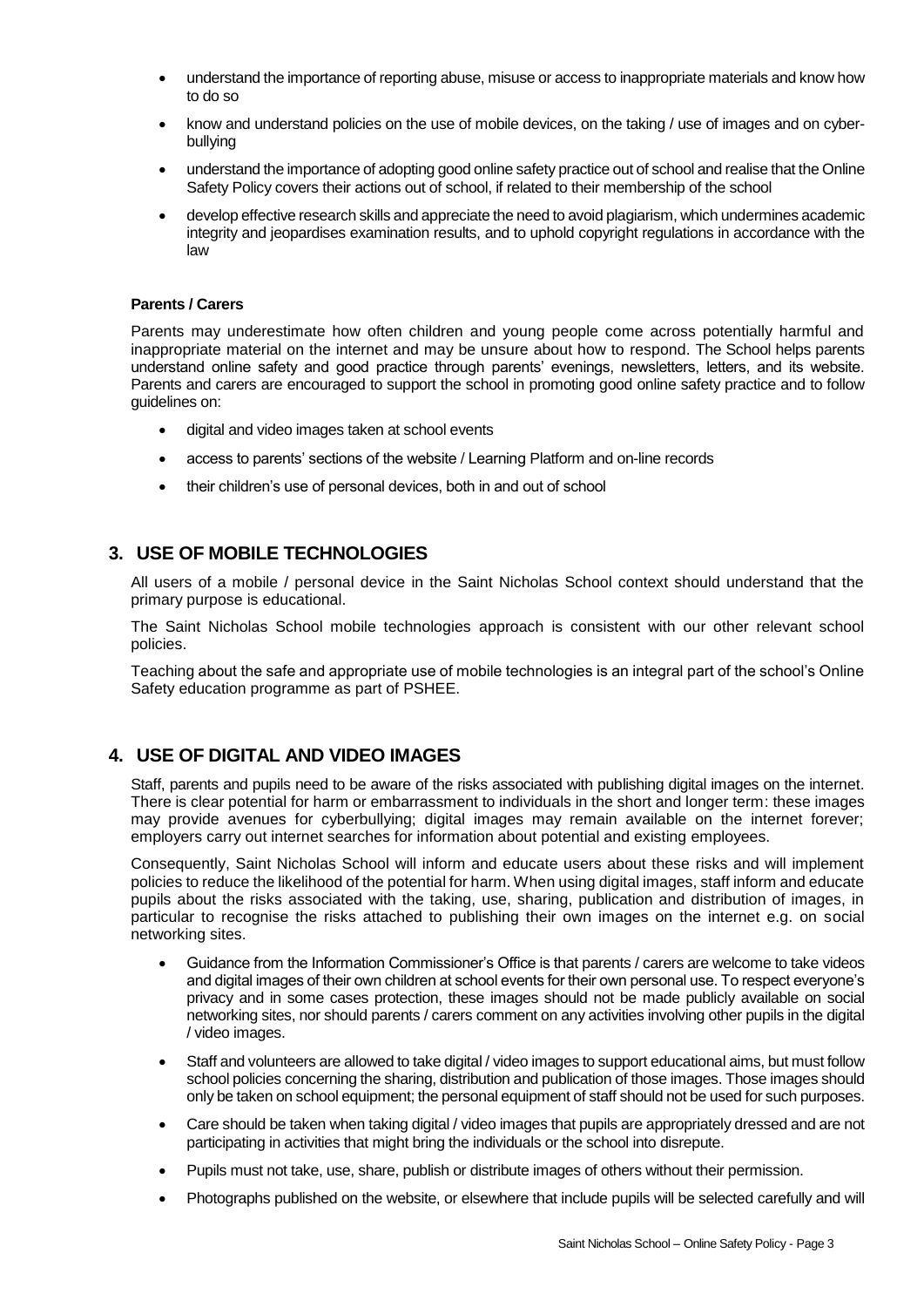comply with good practice guidance on the use of such images.

- Pupils' full names will not be used anywhere on a website or blog, particularly in association with photographs.
- A pupil's work will only be published with the permission of the pupil and parents.

## **5. COMMUNICATIONS**

When using communication technologies, the school considers the following as good practice:

- The official school email service may be regarded as safe and secure and can be monitored by Saint Nicholas School Network Manager. Staff and pupils should therefore use only the school email service to communicate with others when in school, or on school matters.
- Users should be aware that email communications are monitored.
- Any digital communication between staff and pupils or parents / carers (email, social media, chat, blogs, VLE etc) must be professional in tone and content. Personal email addresses, text messaging or unofficial social media must not be used for these communications.
- Users must immediately report, to the Headmaster, the receipt of any communication that makes them feel uncomfortable, is offensive, discriminatory, threatening or bullying in nature and must not respond to any such communication
- Personal information should not be posted on the school website and only official email addresses should be used to identify members of staff.
- Whole class / group email addresses may be used at KS1, while pupils at KS2 and above will be provided with individual school email addresses for educational use.
- Pupils are taught about online safety issues, such as the risks attached to the sharing of personal details, and of the need to communicate appropriately when using digital technologies. They are taught strategies to deal with inappropriate communications.

## **6. SOCIAL MEDIA - PROTECTING PROFESSIONAL IDENTITY**

Saint Nicholas School recognises it has a duty of care to provide a safe learning environment for pupils and staff.

To ensure reasonable steps are in place to minimise risk of harm to pupils, staff and the school, training includes acceptable use, social media risks, checking of settings, data protection, reporting issues. The school also takes steps to ensure that personal information is not published.

Staff members who harass, cyberbully, discriminate on the grounds of any protected characteristics, or who defame a third party may render the *school as well as themselves* liable to the injured party. School staff should ensure that:

- no reference is made in social media to pupils, parents / carers or school staff
- they do not engage in online discussion on personal matters relating to members of the school community
- personal opinions should not be attributed to the school
- security settings on personal social media profiles are regularly checked to minimise risk of loss of personal information

Personal Use:

- Personal communications are those made via a personal social media account. In all cases, where a personal account is used which associates itself with the school or impacts on the school, it must be made clear that the member of staff is not communicating on behalf of the school with an appropriate disclaimer. Such personal communications are within the scope of this policy.
- The school permits reasonable and appropriate access to private social media sites, but where excessive personal use of social media in school is suspected, and considered to be interfering with relevant duties, disciplinary action may be taken.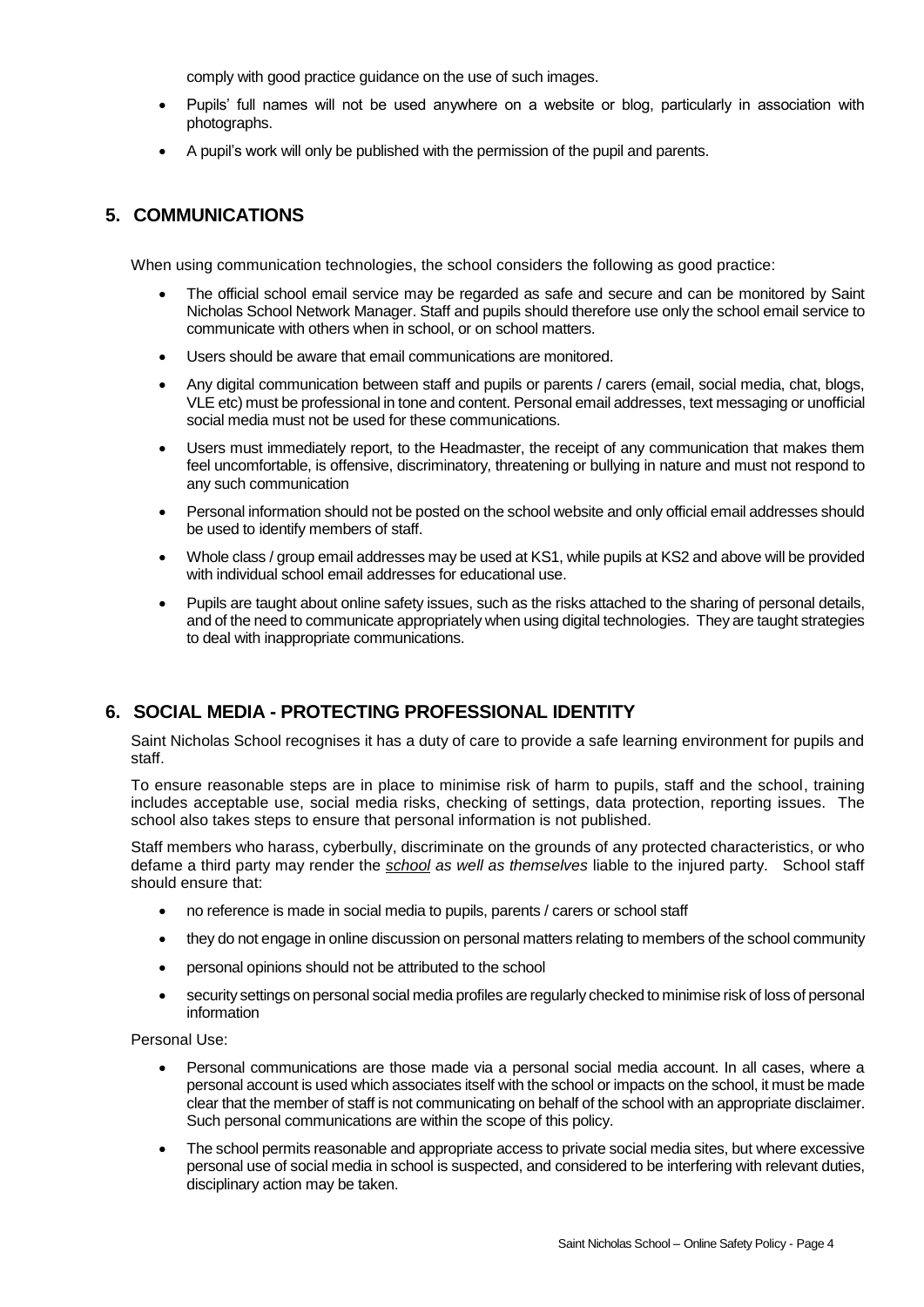## **7. ILLEGAL INCIDENTS**

**If there is any suspicion that web site(s) contain child abuse images, or if there is any other suspected illegal activity, refer to the right hand side of the Flowchart below for responding to online safety incidents and report immediately to the police.**